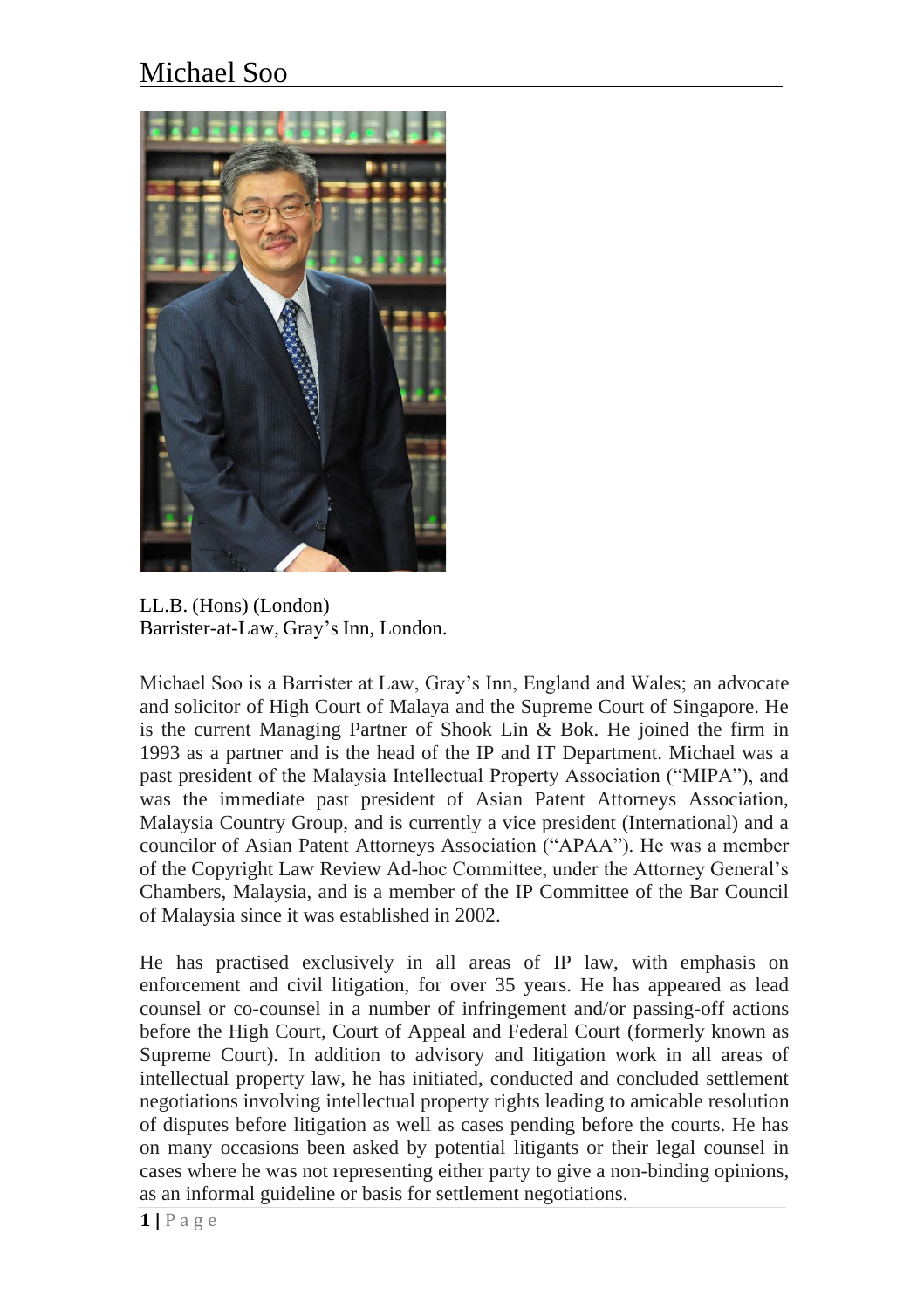## Michael Soo

Michael Soo is a panelist of domain name dispute resolution administered by Asian International Arbitration Centre in Kuala Lumpur and a Domain Name Dispute Panelist of HKIAC and had adjudicated on a number of domain name dispute cases. He is active in several international professional organisations including International Trademark Association ("INTA"), APAA and Inter-Pacific Bar Association. He was the chair of INTA Asia Pacific sub-committee of geographical indications for more than once.

Michael has presented papers on intellectual property law in seminars and conferences organised by the Bar Council of Malaysia, and at several international, regional and local conferences including the 12th Commonwealth Law Association Conference and several seminars and conferences organised by World Intellectual Property Organization ("WIPO"). He lectured on copyright and design law for the Patent Agent Examination since its inception in 1997, and on intellectual property law at the Institute of Judicial and Legal Training (ILKAP), of the Prime Minister's Department, Malaysia. Michael also regularly contributes articles and updates on IP in leading magazines.

## **PROFESSIONAL MEMBERSHIP**

- President, Malaysian Intellectual Property Association (MIPA) [2004- 2006]
- Member, Intellectual Property Committee, Bar Council Malaysia
- Member, Information Technology and Cyberlaws Committee, Bar Council Malaysia [2004-2008]
- Member, Copyright Law Review Ad-Hoc Committee, Attorney General's Chambers, Malaysia [2004-2008]
- Member, International Trade Mark Association (INTA)
- Member of INTA's International Panel of Neutrals (an Alternative Dispute Resolution [ADR] program – the first person appointed for Malaysia in April 2003
- Overseas Member, The Institute of Trade Mark Attorneys, United Kingdom
- Member, Malaysian Intellectual Property Association (MIPA)
- Member, Inter-Pacific Bar Association (IPBA)
- Member, LawAsia (Law Association of Asian Countries)
- Member, International Association for the Protection on Intellectual Property (AIPPI)
- Member, ASEAN Intellectual Property Association (ASEAN IPA-South East Asian Association of Countries)
- Member, Asian Patent Attorneys Association (APAA)
- President and Councilor, Asian Patent Attorneys Association (APAA) [2006-2009; 2009-2012 and 2012-2015]
- Member, Management Committee of APAA Country Group, Malaysia [since 1997]
- Member, and former Honorary Secretary, of The Licensing Executives Society (LES), Malaysian Chapter [1994-1995]